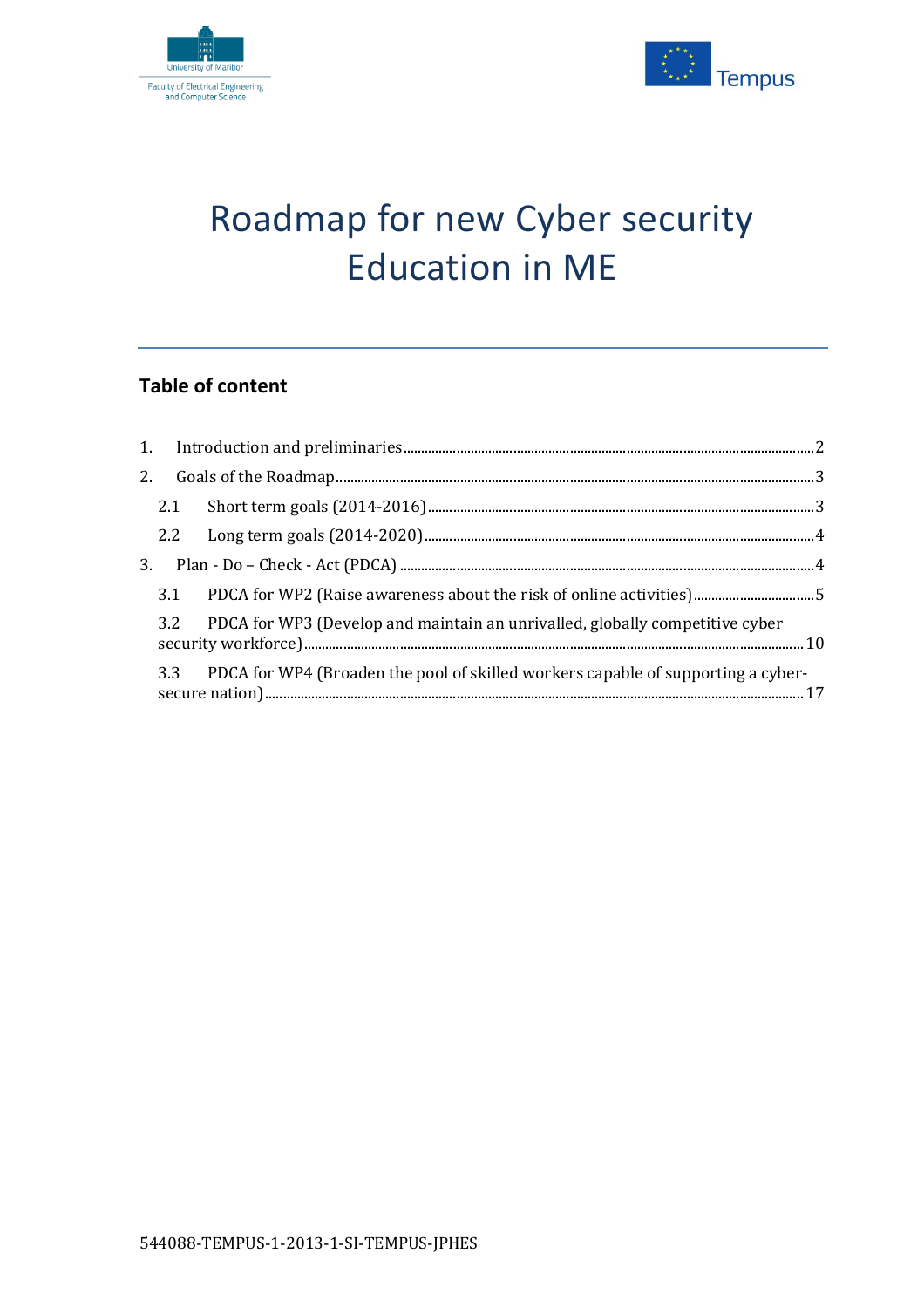



#### <span id="page-1-0"></span>**1. Introduction and preliminaries**

According to actual state recorded in Montenegro, regarding cyber security education Roadmap for new Cyber security Education in Montenegro is created. At a moment there is no formal education in cyber security in Montenegro that can educate students at graduated and post graduated level. One of the reason for this situation is that, at the moment, there are no adopted politics and strategies in cyber security education. Also the Government bodies have not created full and effective legal basis for dealing with cybercriminal. It is important to mention that cyber security is very sensitive area that is both technical and legal issue. Having in mind importance of education of technical staff in the area it very important to keep in mind the legal part of education. As a multidisciplinary and very complex area, that directly impact life of people, it is impossible to create expert that can cover all parts of cyber security. Mostly at the mentioning of cyber security people think about computer engineering and specialist, and thanks to popular media they imagine them as almighty hackers that poses greater knowledge about ICT. In practice, it is very important to know legal restriction about using computer software and network. All actions that exceed legal norms can be considered as a type of cybercriminal. As it is in real life, in cybercriminal there are different types of criminal acts. So first step in cyber security is to recognize criminal acts. This is the reason why there have to be experts in law in cyber space that can recognize criminal acts. Because of great differences between law and engineering it is expected to have separate experts for these parts of cyber security area. The aim of the Roadmap is, based on previous research, to show proper steps needed to be taken for proper education of needed profile of experts. The Roadmap will give us insight in profile of needed experts, firstly is it technical or law expert and in a second level it will show us what exact area of cyber security will be covered by education that is needed in Montenegro. The Roadmap will provide us with short terms and long terms goals of cyber security education development in Montenegro. Short terms goals will represent needs for creation of basis for formal and informal cyber security education. It is very important to raise awareness of common people about cyber security. Informal education of people will raise level of security and will prevent many of security breach that are rather deception then technical breach. Also that education will help people to recognize security breaches and to contact specialized units to combat cybercrime, which will be composed from expert of different parts of cyber security area. Mostly, cybercriminal is used for frauds and money laundering on the Internet. The Roadmap will give us insight in Long terms period that might be long enough for Montenegro to establish integral cyber security educational system at national level. The Roadmap will also provide Plan - Do – Check - Act (PDCA) for each plan activity. In that way this document is not only intended to be an overview of what should be done but also will provide detail description of steps that should be done to the end of a project to achieve defined goals.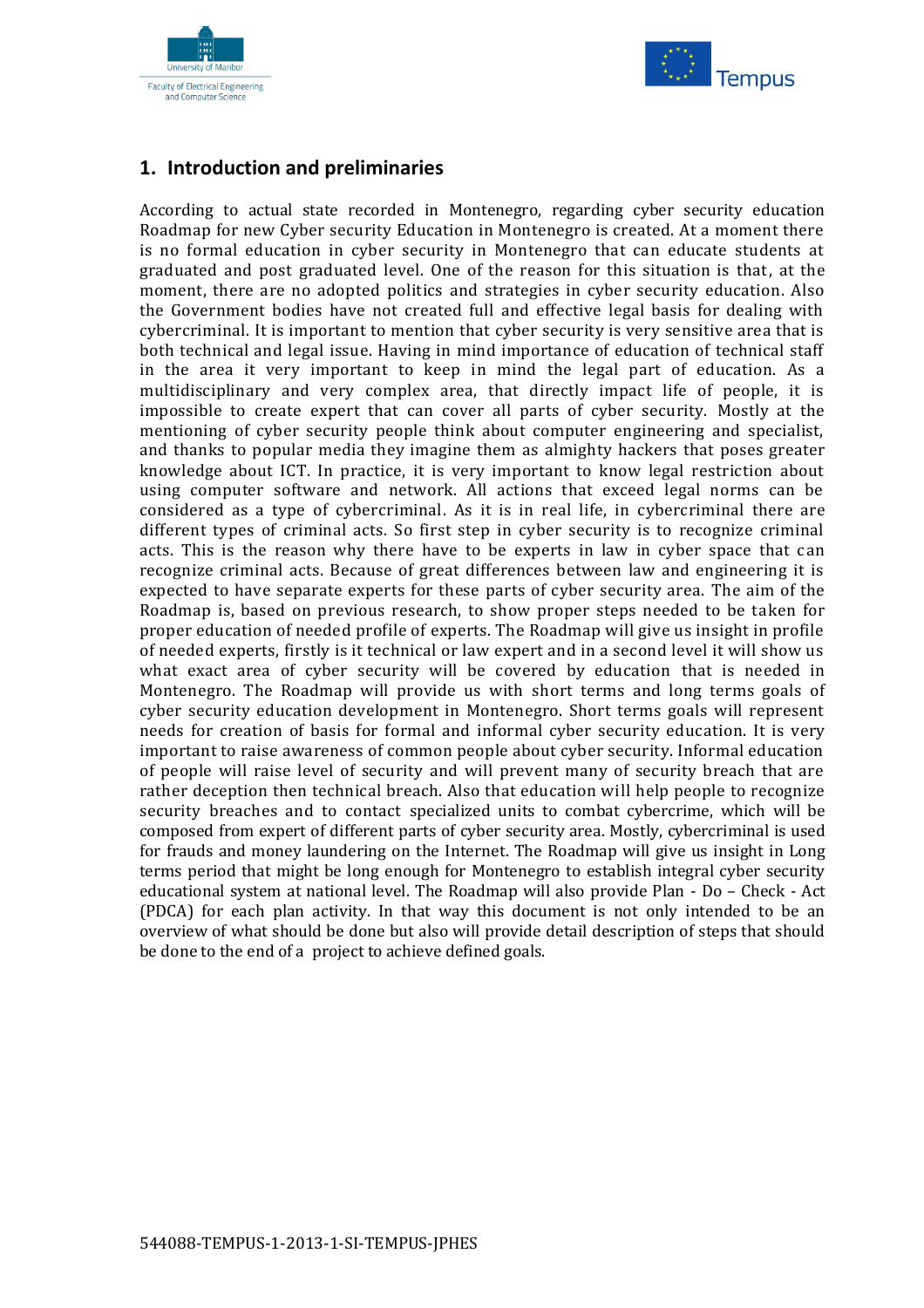



### <span id="page-2-0"></span>**2. Goals of the Roadmap**

The fight against cybercrime includes different areas and therefore defined priorities and measures to be taken, such as follows:

- 1. Politics and strategies in cyber security
- 2. Full and effective legal basis for the operation of the criminal justice system
- 3. Specialized units to combat cyber crime
- 4. Financial investigations and preventing and combating fraud and money laundering on the Internet
- 5. Cooperation between law enforcement and internet service providers
- 6. Effective regional and international cooperation

All these areas and activities have one common requirement and pre-condition: trained and educated staff capable to respond on all challenges issued in modern cyber space. As already shown in DEV 1.3, Montenegro has lack of integral cyber educational system and thus, the Roadmap is aimed on defining strategic priorities in educational system at national level in the fight against cybercrime.

Following sub-sections define strategic priorities needed to be achieved in order to develop effective educational system aimed on strengthening national capacities of the whole nation, as well as highly specialised workforce in both, public and private sectors.

#### <span id="page-2-1"></span>**2.1 Short term goals (2014-2016)**

For short term period (which is for this Roadmap limited on two years, 2014-2016), the following priorities are defined:

- **Raise awareness about cyber security over Montenegrin population in general.**  Target should be to educate all population about possible threats over Internet and make them familiar with basic rules about using online accounts, safe surfing and using online services.
- **Establish sustainable strategies for trainings of workforce in specific fields and areas of action, such as: law enforcement, training judiciary, ICT sectors, etc.** Target should be to ensure that law enforcement agencies have the skills and competencies necessary to investigate cybercrime, provide electronic evidence, conduct computer forensic analysis in criminal proceedings, to help others bodies and contribute to network security. On the other side, ICT professionals should be able to use modern technologies in order to set security system and answer on different kinds of identified attacks.
- **Create core elements of formal educational system in cyber security (graduate and post-graduate studies).** In order to ensure sustainable education in cyber security, educational system should be established, including both, formal and informal education. In accordance with the above priorities, its core elements should include literacy of cyber security at lowest levels in educational system and specialised HE such as post-graduate and master studies. All other elements of educational system may be established later in full coherence with those core elements.
- **Start with collaboration and cooperation at regional and international level.** Cooperation and collaboration should be established at both, institutional and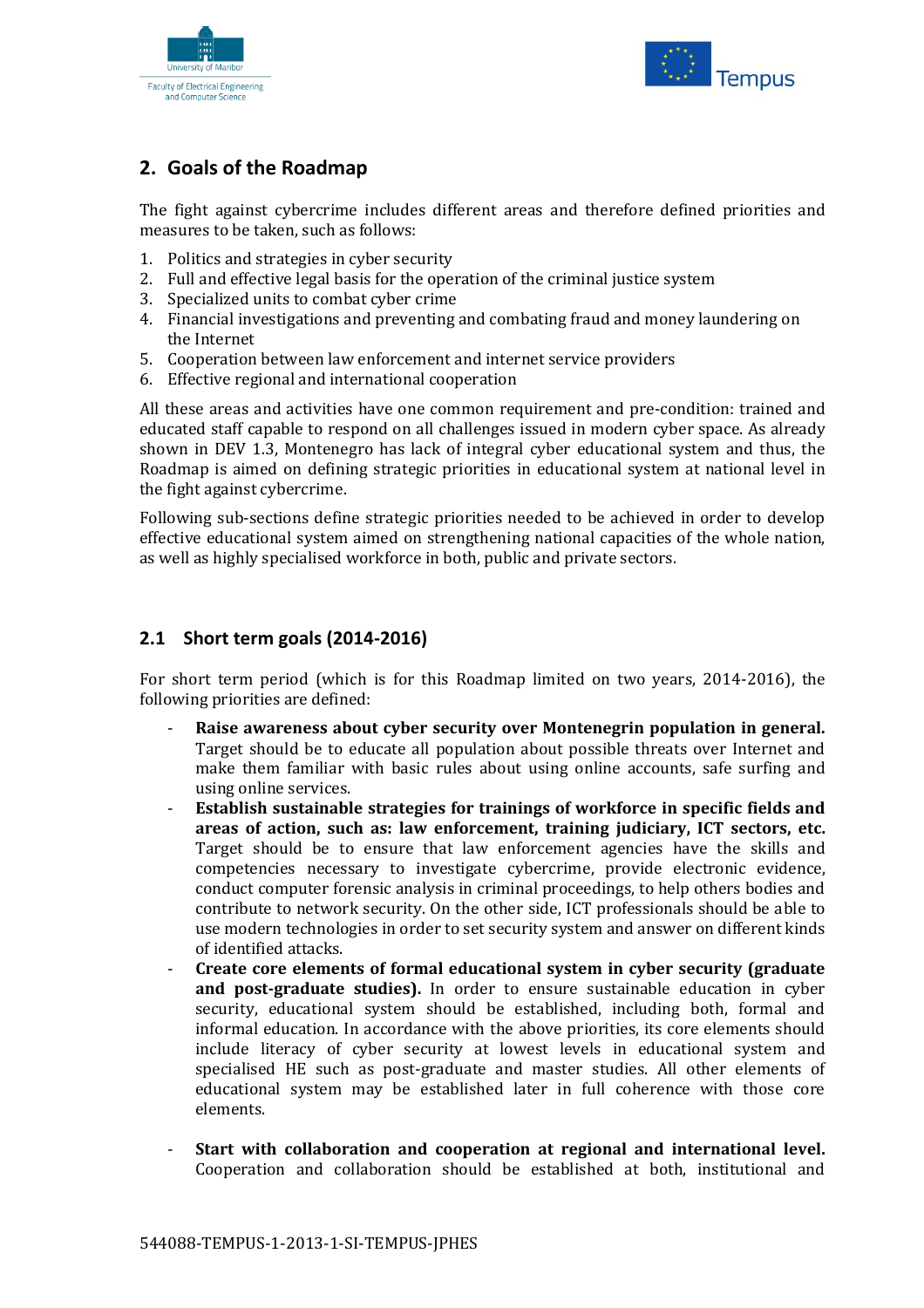



national levels, aimed on exchanging experience and knowledge, and enhancing joint forces in cyber wars. It can be realised via establishing joint regional centres for cyber security (such as regional CERT, regional joint studies in cyber security, etc.) and/or joint participation in different project funded by EU and other international sources.

#### <span id="page-3-0"></span>**2.2 Long term goals (2014-2020)**

Long terms period (which is for this Roadmap planned on six years, 2014-2020), might be long enough for Montenegro to establish integral cyber security educational system at national level, and thus the following priorities are defined:

- **Implementation of sustainable training strategy to train workforces to appropriate level.**
- **Establishing cost effective sustainable plans for specialised trainings.**
- **Integrate training on Cybercrime in regular programs at private and public institutions/agencies**
- **Create R&D environment in the field of cyber security.** R&D activities are essential in order to prepare own forces to face a challenge on dynamic and constantly evolving and growing cyber space. To this end, PhD studies should be established with simultaneous preparation at institutional and individual (already proven researchers with expressed willingness and readiness for R&D in cyber security filed) levels to lead those activities at national and/or regional level.

General idea of this TEMPUS project is to provide core elements essential for achievement of defined short term goals with sustainable plans focused on long term goals and their realisation.

#### <span id="page-3-1"></span>**3. Plan - Do – Check - Act (PDCA)**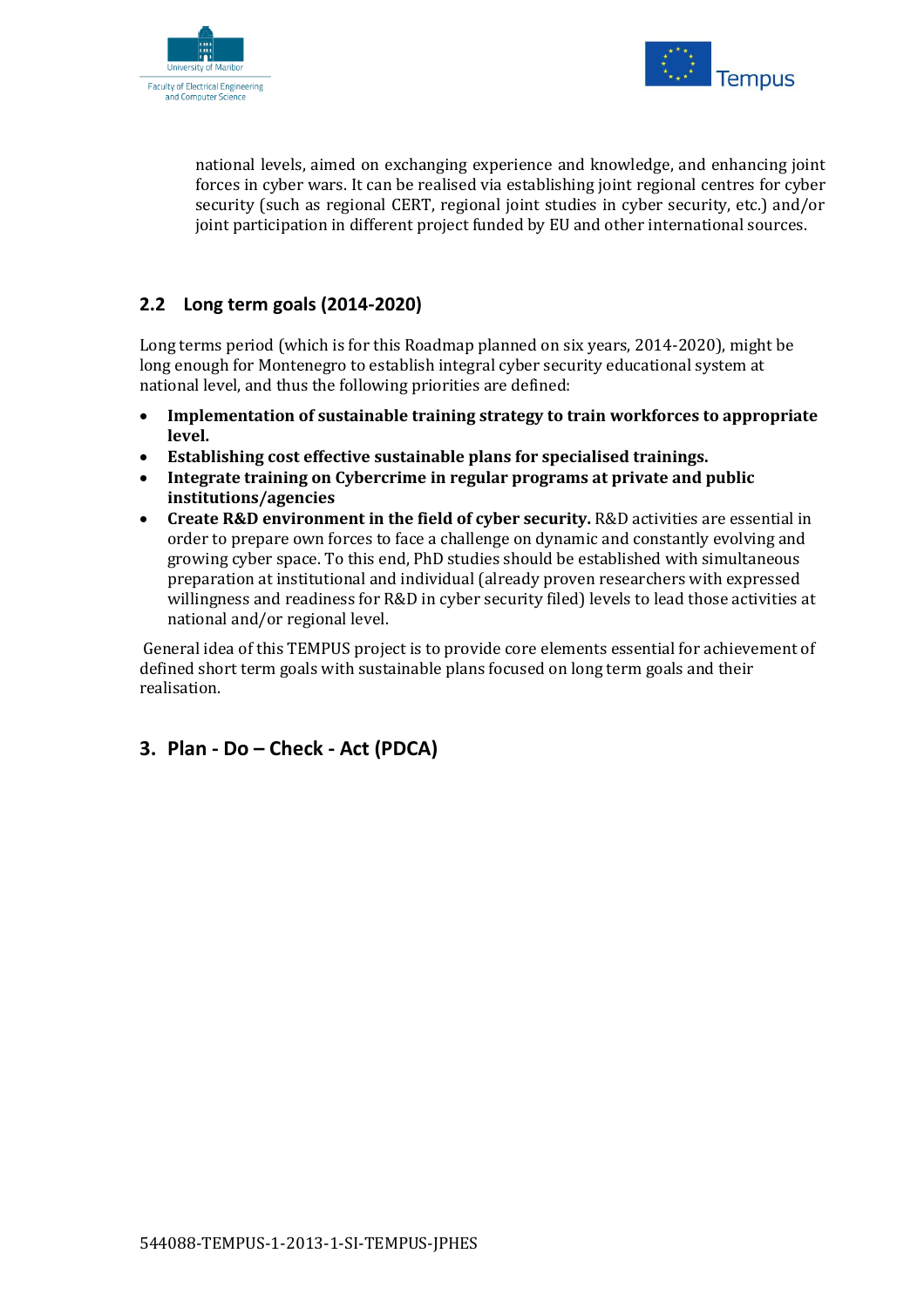



#### **3.1 PDCA for WP2 (Raise awareness about the risk of online activities)**

<span id="page-4-0"></span>

| WP2<br>Plan - Do - Check - Act (PDCA) |                                                                                                                                                                                                                                                                                                                         |                                                                                                                                                                                                                                                                                                                                                                                                                                                                                                                                                                                                                                                                                                                                                                                                                 |  |
|---------------------------------------|-------------------------------------------------------------------------------------------------------------------------------------------------------------------------------------------------------------------------------------------------------------------------------------------------------------------------|-----------------------------------------------------------------------------------------------------------------------------------------------------------------------------------------------------------------------------------------------------------------------------------------------------------------------------------------------------------------------------------------------------------------------------------------------------------------------------------------------------------------------------------------------------------------------------------------------------------------------------------------------------------------------------------------------------------------------------------------------------------------------------------------------------------------|--|
|                                       | Goal:<br>Raise awareness about the risk of online activities<br>Task is managed by:<br>Buckinghamshire New University (BUCKS)                                                                                                                                                                                           |                                                                                                                                                                                                                                                                                                                                                                                                                                                                                                                                                                                                                                                                                                                                                                                                                 |  |
| <b>PLAN</b>                           | <b>Key Measures:</b><br>Cross-matching of current EU<br>standards with all levels of<br>current awareness on risk of<br>online activities.<br>Creation of documents for<br>Content, contact and conduct-a<br>framework for digital skills<br>Dissemination/presentation of<br>created documents and<br>organized events | What-Who-When:<br>1. Perform analysis of existing programs on risk of online activities in EU<br>and world - As soon as possible<br>2. Cross-matching of current EU standards with all levels of activities on<br>risk of online activities - EU partners - soon and when needed<br>Organize open discussion with academic, government and non-<br>3.<br>governmental organizations about current risk of online activities -<br>4. Arrange virtual discussion within team to: suggest risk of online<br>activities and proposal for minimise risk;<br>Creation of documents related to the risk of online activities - All team -<br>5.<br>soon<br>Organization of workshops, virtual seminars and promotions for citizens<br>6.<br>and all levels of academic staff, in order to increase public awareness of |  |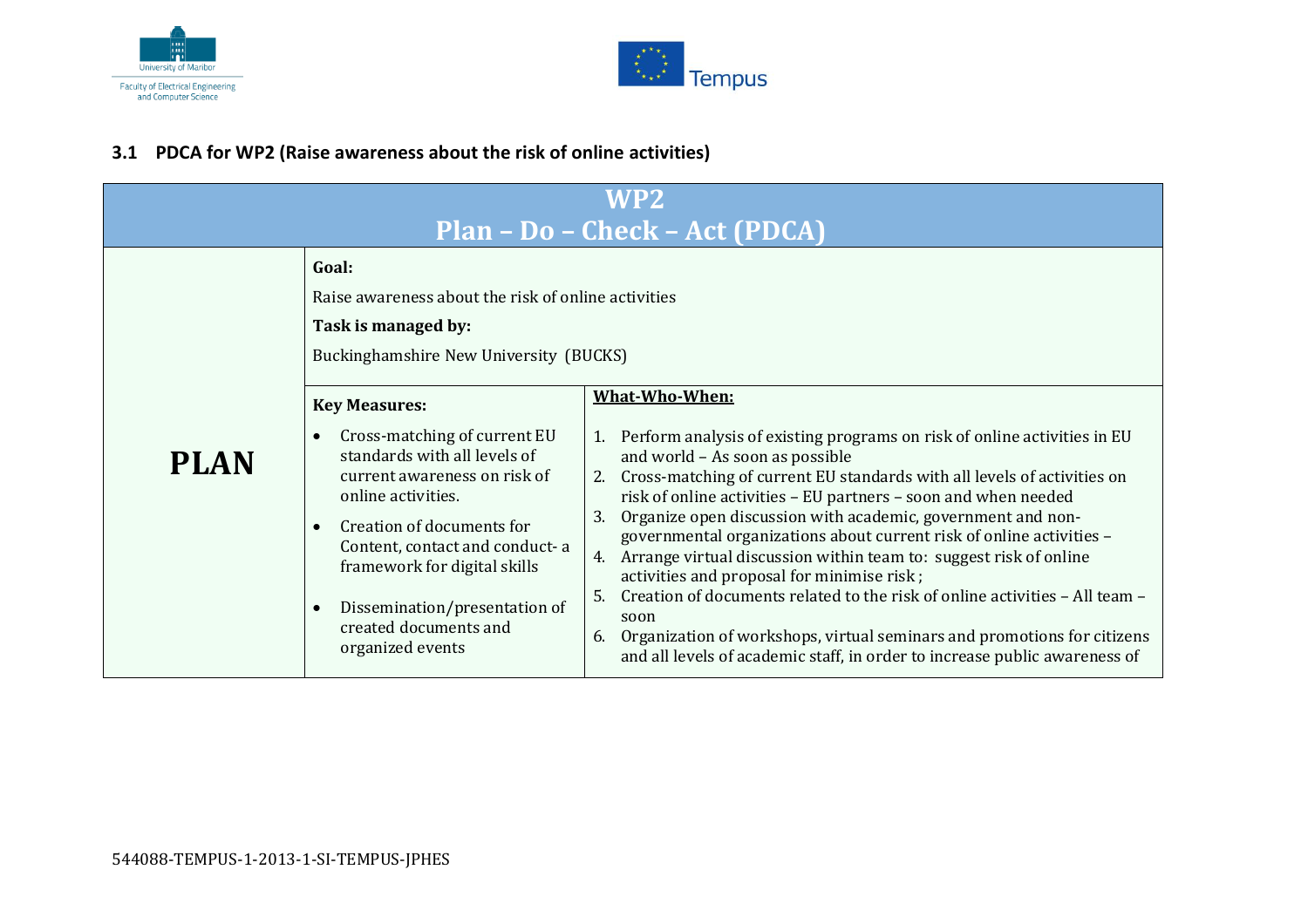



| Team:                                                                                                                                                                    | risks on online activities- All team - soon |
|--------------------------------------------------------------------------------------------------------------------------------------------------------------------------|---------------------------------------------|
| Representative of Buckinghamshire<br>New University, educational and<br>governmental institutions from<br>Montenegro, with the participation<br>of academic EU partners. |                                             |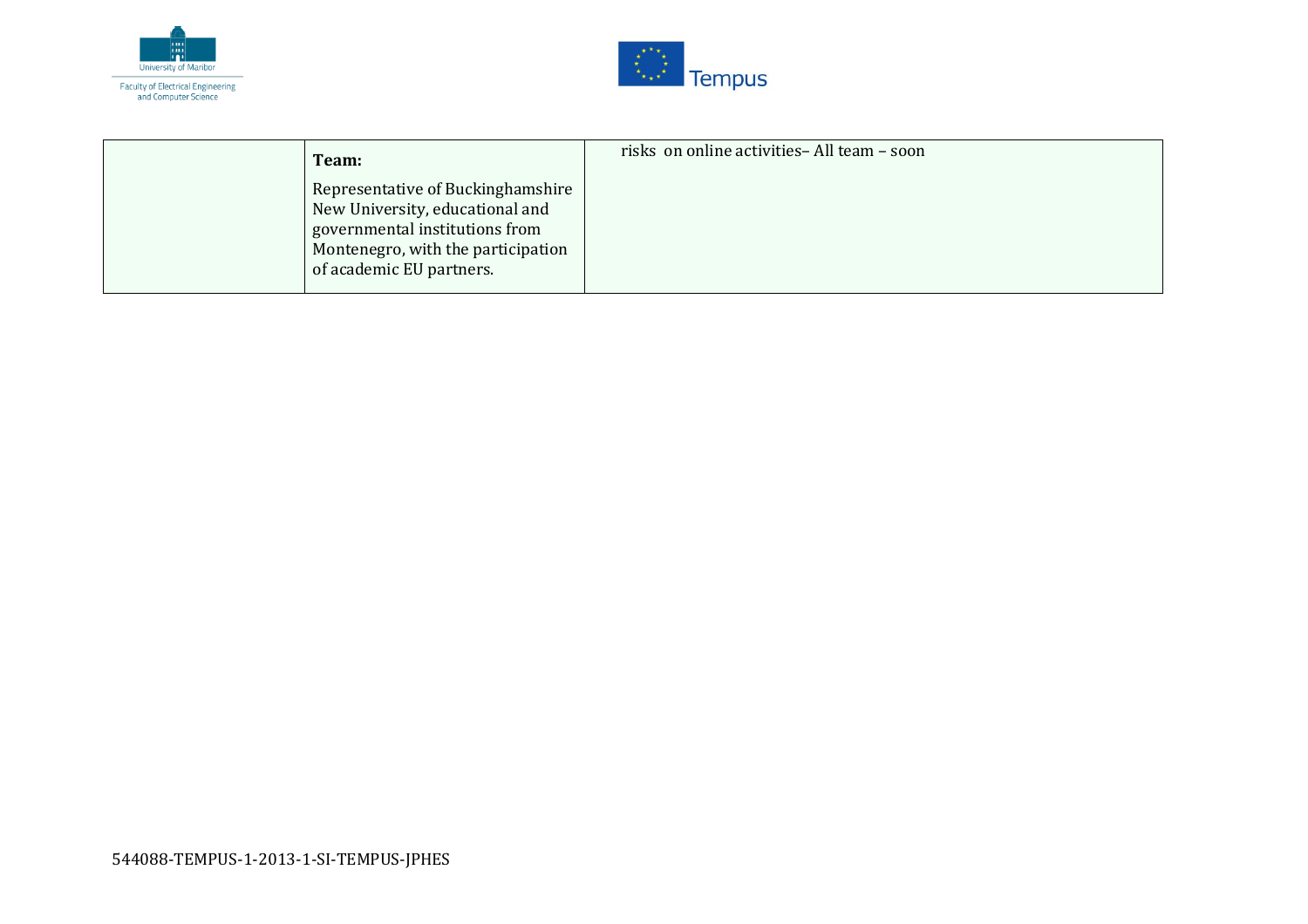



| Analysis and discussion of the<br>$\bullet$<br>existing standards on online<br>activities in EU -<br>Identify the key factors on risk<br>$\bullet$<br>of online activities<br>Identify online courses and<br>$\circ$<br>distance educational<br>systems<br>Identify risk on all other<br>$\circ$<br>online activities<br>Organization of informational<br>$\bullet$<br>workshops, virtual<br>presentations and improving<br>citizens' knowledge about<br>online risk and inform<br>population about<br>future/ongoing awareness<br>campaign<br>Development of problem<br>$\bullet$<br>solving strategies, planning,<br>reflecting the online activity<br>risk. | <b>Created documents:</b><br>• Here should be listed created documents |
|----------------------------------------------------------------------------------------------------------------------------------------------------------------------------------------------------------------------------------------------------------------------------------------------------------------------------------------------------------------------------------------------------------------------------------------------------------------------------------------------------------------------------------------------------------------------------------------------------------------------------------------------------------------|------------------------------------------------------------------------|
|                                                                                                                                                                                                                                                                                                                                                                                                                                                                                                                                                                                                                                                                |                                                                        |
| Prepare initial versions of<br>$\bullet$<br>educational material<br>documents.                                                                                                                                                                                                                                                                                                                                                                                                                                                                                                                                                                                 |                                                                        |
| <b>Working:</b><br>Interactive working in teams,<br>$\bullet$<br>using shared repository<br>(Dropbox)                                                                                                                                                                                                                                                                                                                                                                                                                                                                                                                                                          |                                                                        |
|                                                                                                                                                                                                                                                                                                                                                                                                                                                                                                                                                                                                                                                                | <b>Preparing documents:</b>                                            |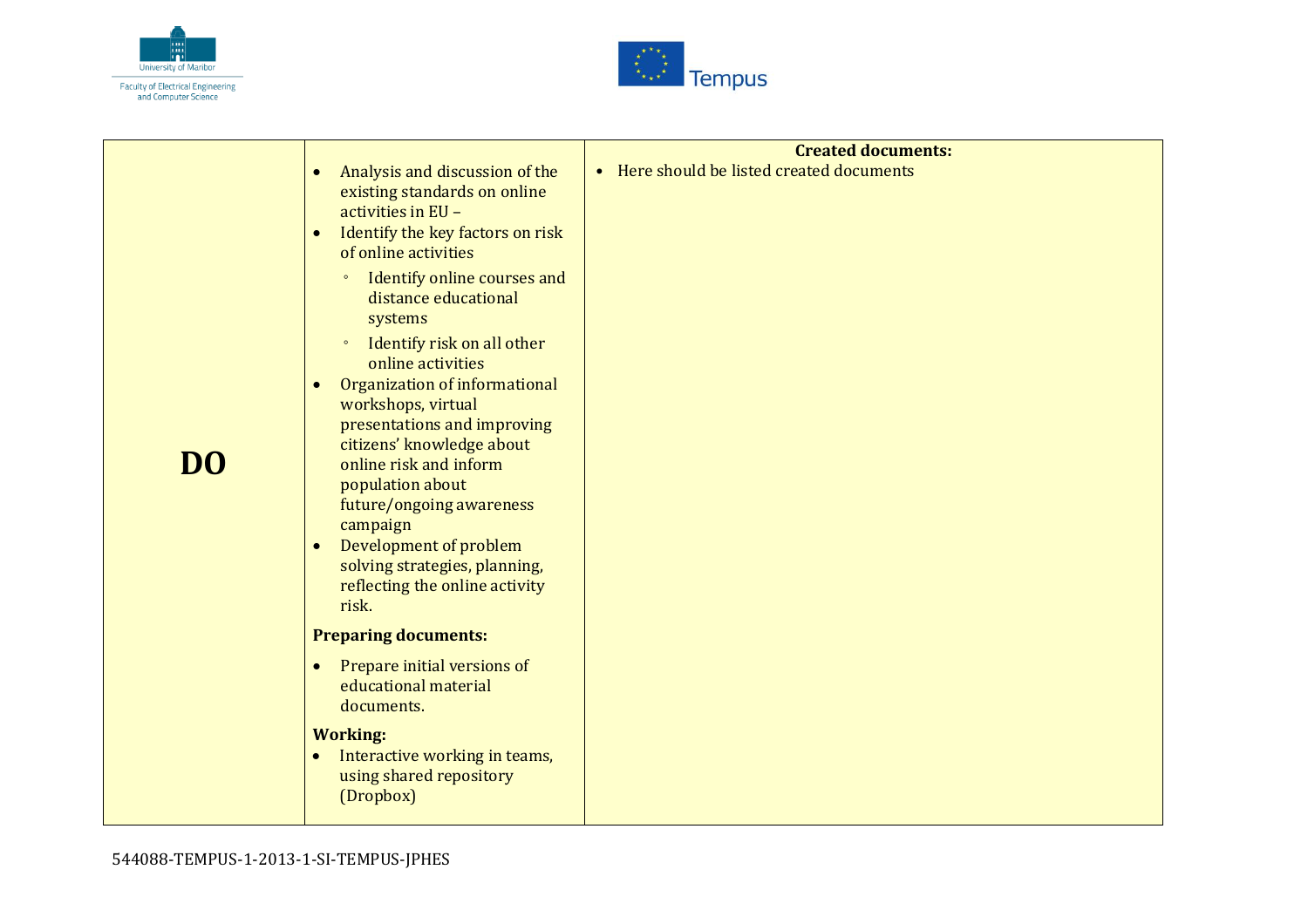



| <b>CHECK</b> | • Report and conclusions about<br>existing knowledge of risk of<br>online activities in EU<br>organizations<br>• Developing tailored strategies to<br>solve potential problematic<br>situations online<br>Analysing documents/reports:<br>$\bullet$<br>Organize virtual workshops<br>$\bullet$ | <b>Conclusions:</b><br>Draw conclusions about effectiveness and impact of created documents<br>$\bullet$<br>and presentations. |
|--------------|------------------------------------------------------------------------------------------------------------------------------------------------------------------------------------------------------------------------------------------------------------------------------------------------|--------------------------------------------------------------------------------------------------------------------------------|
|              |                                                                                                                                                                                                                                                                                                |                                                                                                                                |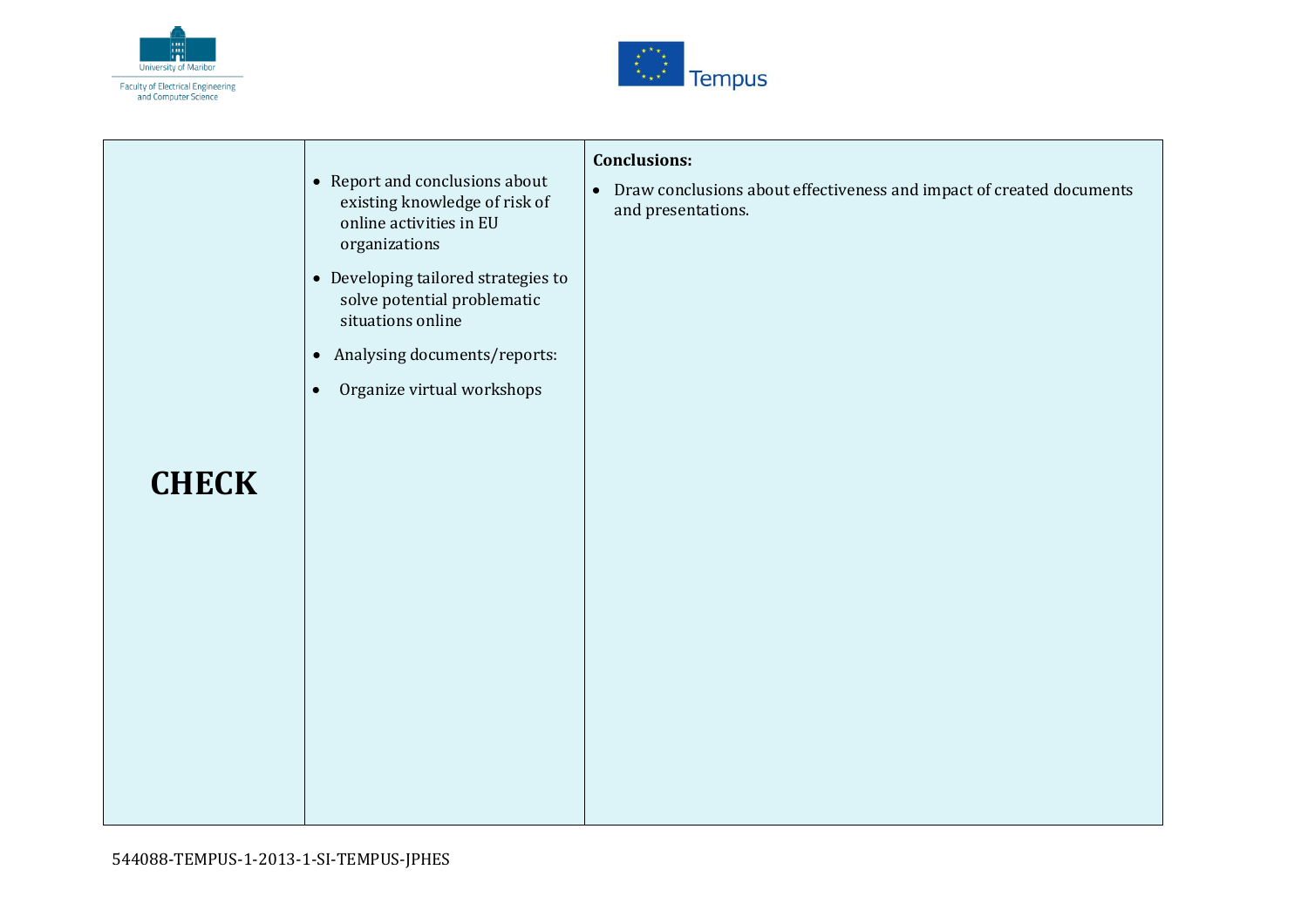



|            | Check if created documents/reports are sufficiently satisfying with respect to the goals set                                                                          |                                                                                                                                                                                  |
|------------|-----------------------------------------------------------------------------------------------------------------------------------------------------------------------|----------------------------------------------------------------------------------------------------------------------------------------------------------------------------------|
| <b>ACT</b> | Yes - Adopt & Adapt<br>Identify possible improvements<br>G<br>Prepare improved versions of<br>documents and presentations<br>Prepare printed versions of<br>documents | No - Abandon & Predict New Change<br>Determine most relevant strategies<br>Determine what material is completely unsatisfying<br>Prepare printed or virtual version of documents |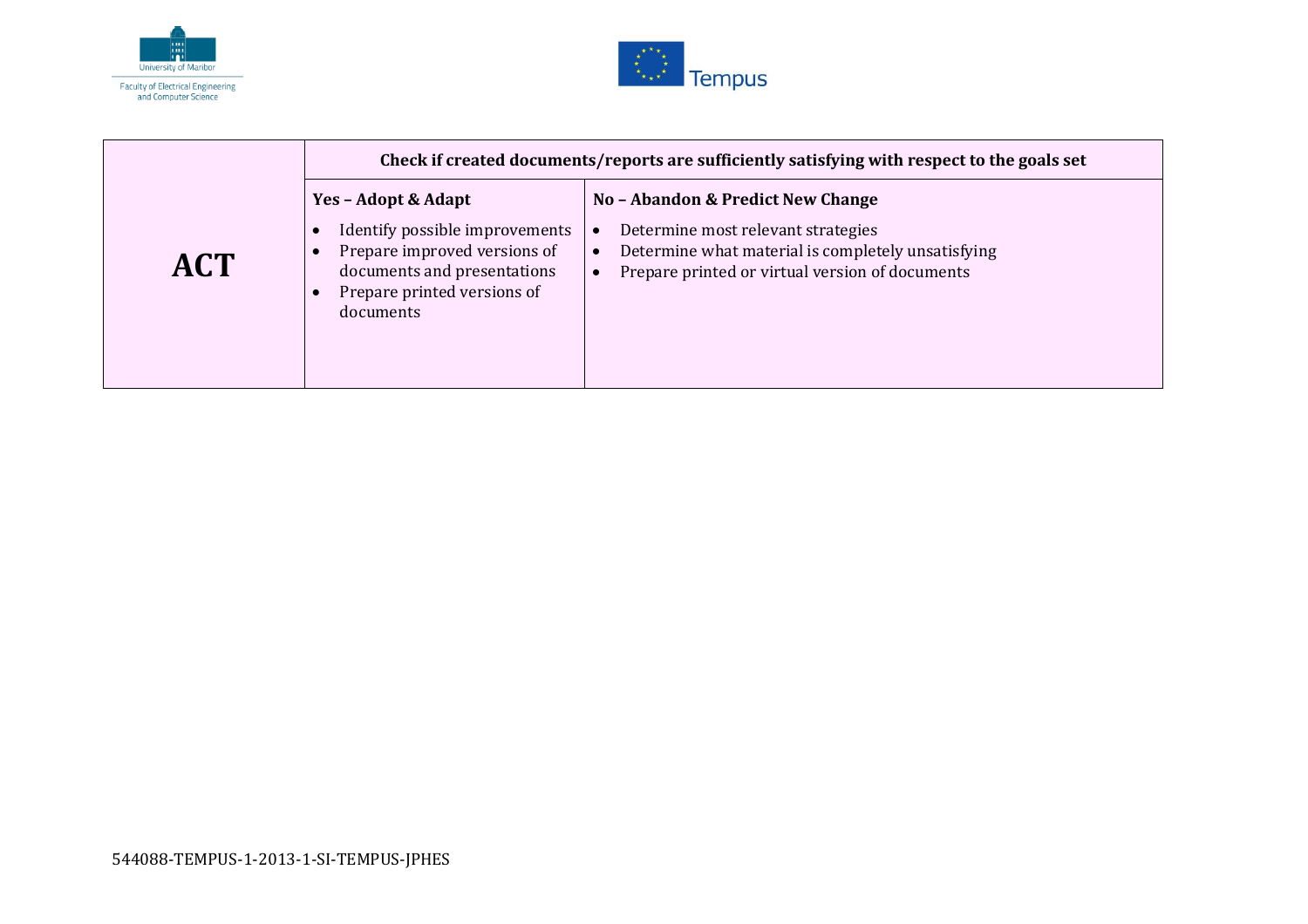



#### **3.2 PDCA for WP3 (Develop and maintain an unrivalled, globally competitive cyber security workforce)**

<span id="page-9-0"></span>

| WP3<br>Plan - Do - Check - Act (PDCA) |                                                                                                                                                                                                                                                                                                                                                                                                                          |                                                                                                                                                                                                                                                                                                                                                                                                                                                                                                                                                                                                                                                                                                                                                                                          |
|---------------------------------------|--------------------------------------------------------------------------------------------------------------------------------------------------------------------------------------------------------------------------------------------------------------------------------------------------------------------------------------------------------------------------------------------------------------------------|------------------------------------------------------------------------------------------------------------------------------------------------------------------------------------------------------------------------------------------------------------------------------------------------------------------------------------------------------------------------------------------------------------------------------------------------------------------------------------------------------------------------------------------------------------------------------------------------------------------------------------------------------------------------------------------------------------------------------------------------------------------------------------------|
|                                       | Goal:<br>Develop and maintain an unrivalled, globally competitive cyber security workforce<br>Task is managed by:<br>University of Roma Tre (UR3)<br><b>Key Measures:</b>                                                                                                                                                                                                                                                | What-Who-When:                                                                                                                                                                                                                                                                                                                                                                                                                                                                                                                                                                                                                                                                                                                                                                           |
| <b>PLAN</b>                           | Cross-matching of public/private<br>organizations with EU standards<br>Creation of processes and documents<br>for<br>standardization/improvement/enrich<br>ment of study programs and<br>instructions for their implementation<br>Organization of courses, workshops,<br>presentations and promotions for<br>citizens and all levels of staff<br>Dissemination/presentation of created<br>documents and organized events | 7. Perform analysis of existing knowledge of cybersecurity in<br>public/private organizations - ME partners - As soon as possible<br>Cross-matching of ME situation with EU standards - EU partners - As<br>8.<br>soon as 1. is done<br>Organize open discussion with governmental and non-governmental<br>9.<br>organizations about current and future cybersecurity risks and<br>vulnerabilities - As soon as 2. is done<br>10. Organize discussion within team to: decide which dissemination and<br>educational measures will be realized; suggest courses structure;<br>organize collaboration in courses preparation - All team - As soon as<br>3. is done<br>11. Creation of documents related to the achievement of study programs<br>quality - All team - As soon as 4. is done |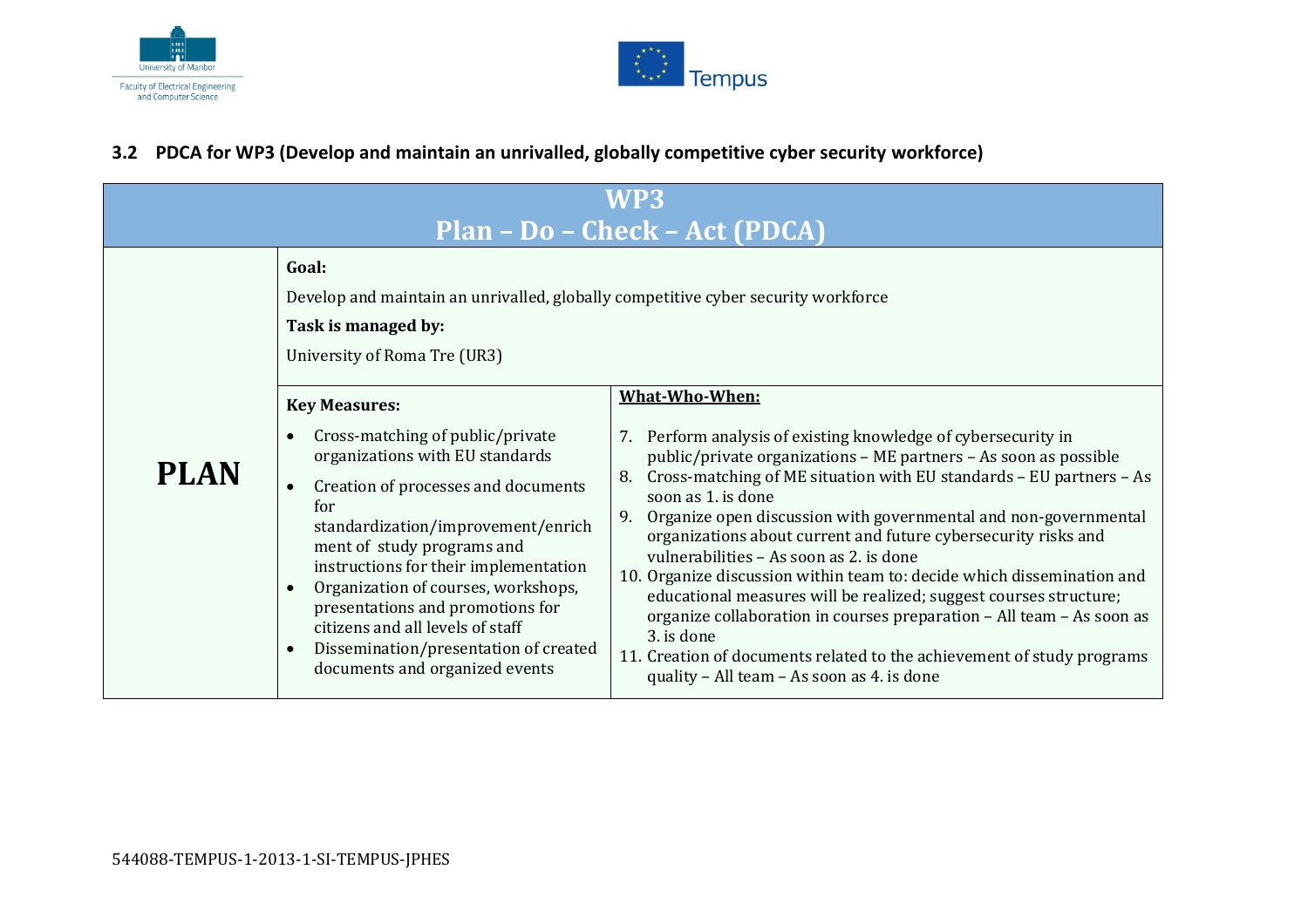



| Team:<br>Representative of educational and<br>governmental institutions from<br>Montenegro, with the participation of<br>academic EU partners. | 12. Organization of courses, extensive workshops, presentations and<br>promotions for citizens and all levels of staff, in order to increase<br>public awareness of cyber security risks - All team - As soon as 5. is<br>done<br>13. Organization of specialized/advanced training for specific groups of<br>workers, related to their range of responsibilities and jurisdictions -<br>All team - As soon as 5. is done<br>14. Organize discussions for analysing created educational plans and<br>course material. Panels' conclusions should be used as measure<br>quality - All team - As soon as 6. and 7. are done<br>15. Draw conclusions about future work - All team - As soon as 8. is<br>done |
|------------------------------------------------------------------------------------------------------------------------------------------------|-----------------------------------------------------------------------------------------------------------------------------------------------------------------------------------------------------------------------------------------------------------------------------------------------------------------------------------------------------------------------------------------------------------------------------------------------------------------------------------------------------------------------------------------------------------------------------------------------------------------------------------------------------------------------------------------------------------|
|------------------------------------------------------------------------------------------------------------------------------------------------|-----------------------------------------------------------------------------------------------------------------------------------------------------------------------------------------------------------------------------------------------------------------------------------------------------------------------------------------------------------------------------------------------------------------------------------------------------------------------------------------------------------------------------------------------------------------------------------------------------------------------------------------------------------------------------------------------------------|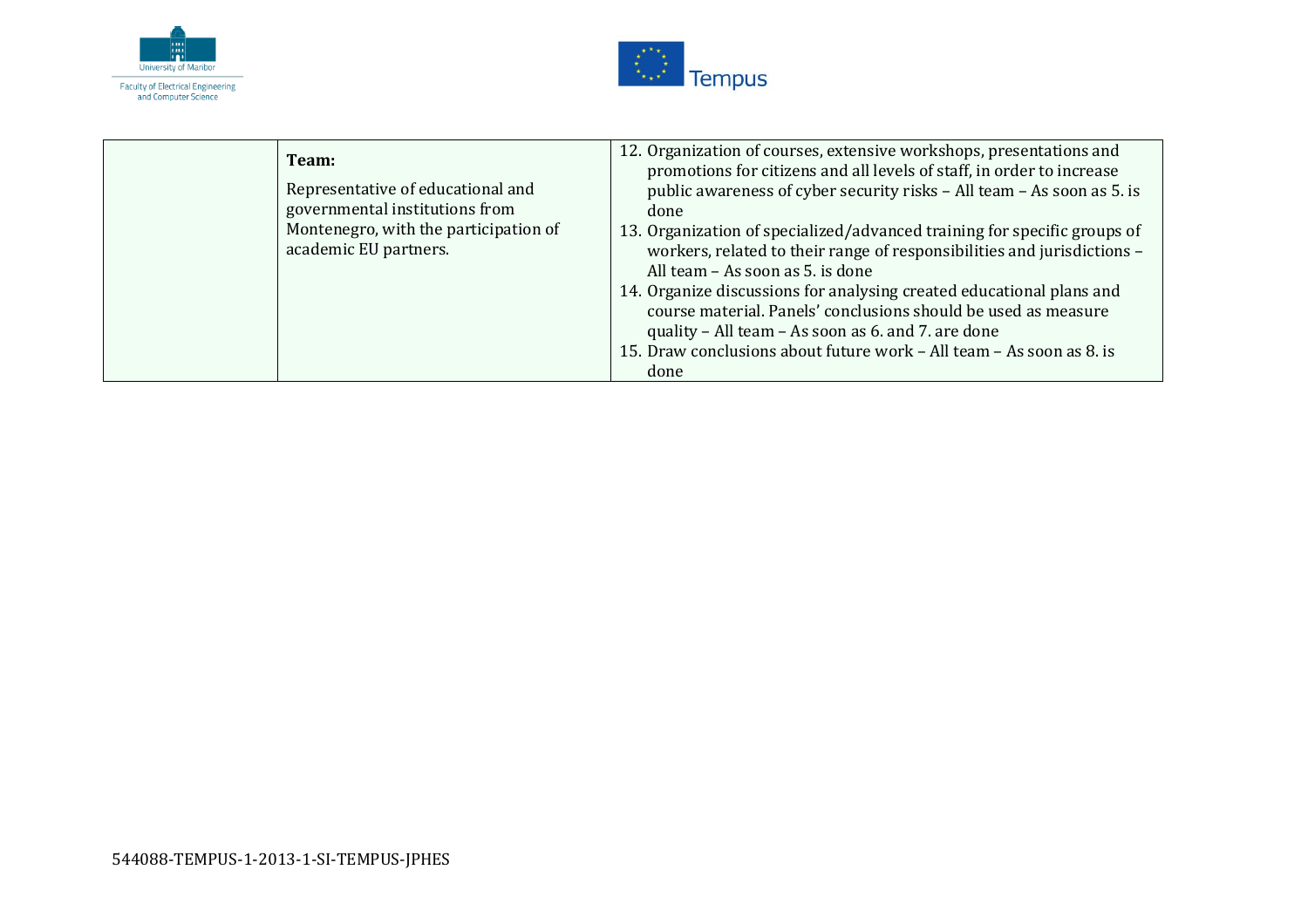



| DI 0 | Analysis and discussion of the existing<br>$\bullet$<br>level of cyber security awareness in ME<br>- common citizens and public/private<br>organizations staff<br>Proposal of a roadmap for the<br>$\bullet$<br>implementation and management of<br><b>Cyber security Education in ME</b><br>Identify course and dissemination<br>$\circ$<br>material that should be prepared<br>Development of a draft framework<br>$\circ$<br>implementing cyber security<br>methodology<br>Organization of informational open<br>$\bullet$<br>days, on-line presentations and<br>internet marketing for improving<br>citizens' knowledge about online risk<br>and inform population about<br>future/ongoing awareness campaign<br>Publishing of (previously created - see<br>$\bullet$<br>WP1) Handbook defining roles,<br>procedures, methodologies and<br>evaluation of cyber security resources<br>for citizens<br>Development of a usable cyber security<br>$\bullet$<br>competency framework (Human<br>Resources & Curriculum focus) | <b>Created documents:</b><br>• Here should be listed created documents |
|------|------------------------------------------------------------------------------------------------------------------------------------------------------------------------------------------------------------------------------------------------------------------------------------------------------------------------------------------------------------------------------------------------------------------------------------------------------------------------------------------------------------------------------------------------------------------------------------------------------------------------------------------------------------------------------------------------------------------------------------------------------------------------------------------------------------------------------------------------------------------------------------------------------------------------------------------------------------------------------------------------------------------------------|------------------------------------------------------------------------|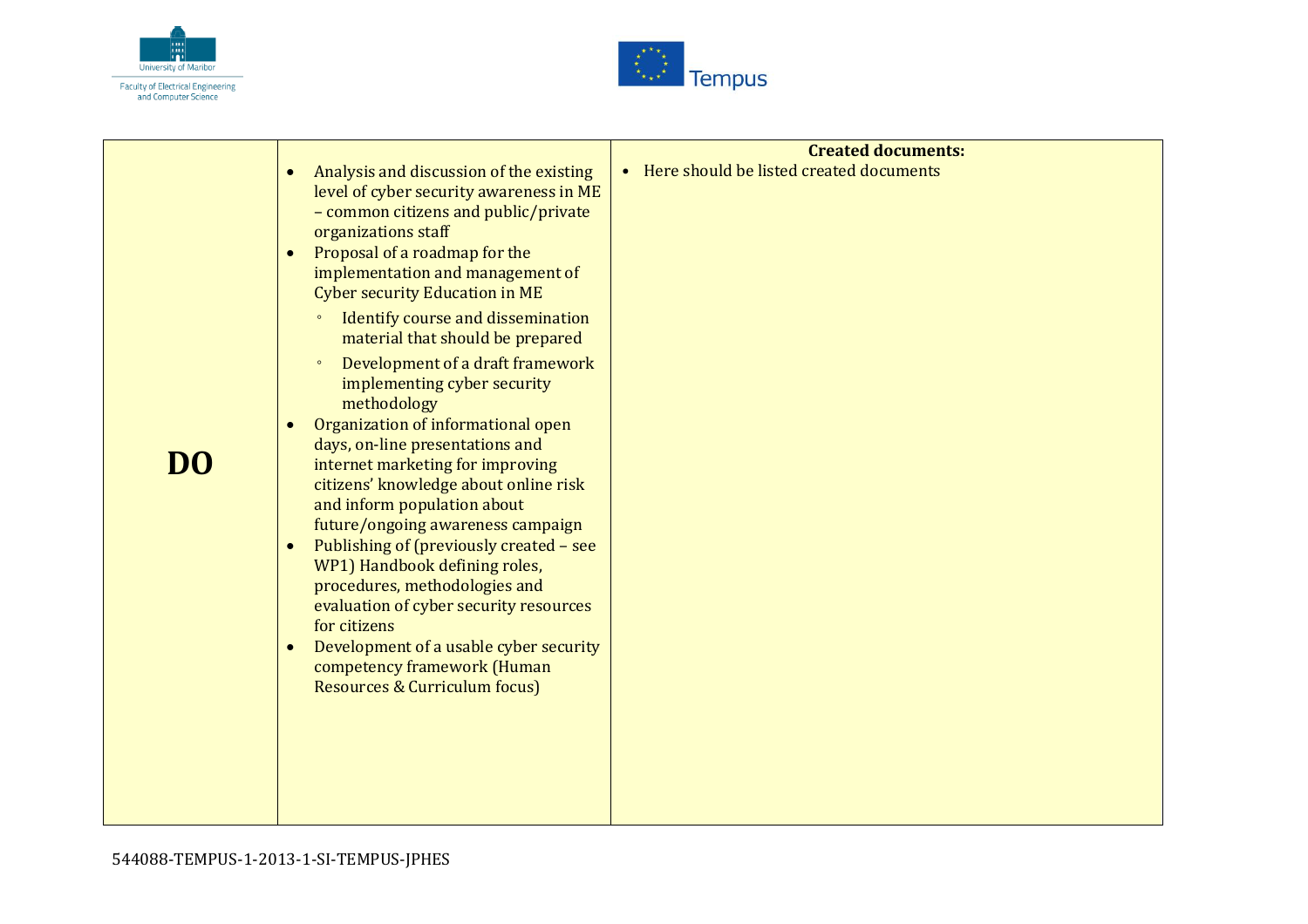



| <b>Preparing documents:</b>                                                                        |
|----------------------------------------------------------------------------------------------------|
| Prepare initial versions of educational<br>$\bullet$<br>material documents.                        |
| <b>Working:</b><br>Interactive working in teams, using<br>$\bullet$<br>shared repository (Dropbox) |
|                                                                                                    |
|                                                                                                    |
|                                                                                                    |
|                                                                                                    |
|                                                                                                    |
|                                                                                                    |
|                                                                                                    |
|                                                                                                    |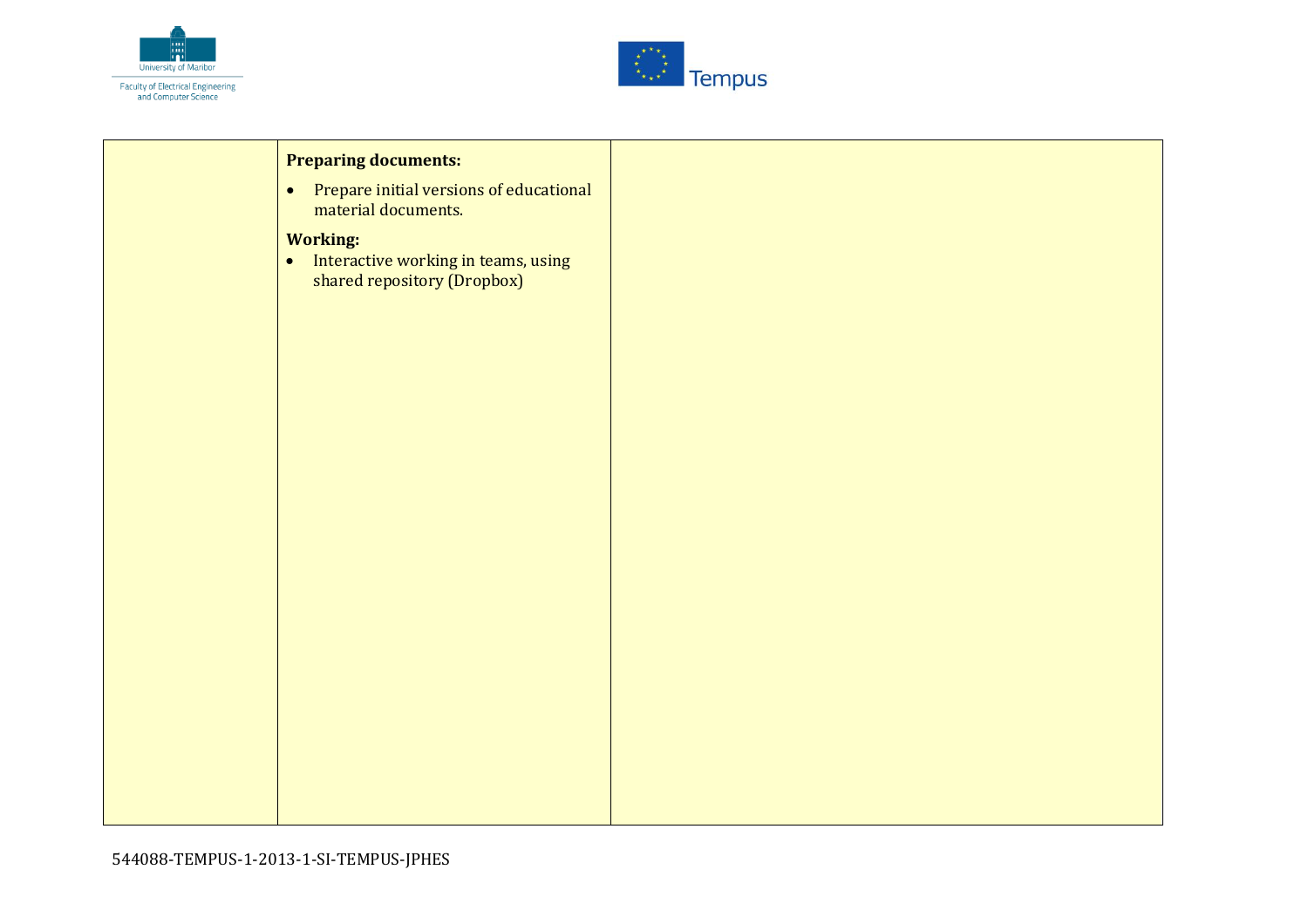



| • Report about organized informational<br><b>Conclusions:</b><br>open days, on-line presentations and<br>Draw conclusions about effectiveness and impact of created<br>$\bullet$<br>internet marketing activities:<br>documents/courses and course material.<br>Number of participants<br>$\circ$<br>Number of hard copies of<br>$\circ$<br>Handbook supplied to all<br>interested parts                                                                                                                                                                                                                                                 |  |  |
|------------------------------------------------------------------------------------------------------------------------------------------------------------------------------------------------------------------------------------------------------------------------------------------------------------------------------------------------------------------------------------------------------------------------------------------------------------------------------------------------------------------------------------------------------------------------------------------------------------------------------------------|--|--|
| Feedback from participants<br>$\circ$<br>• Report and conclusions about existing<br>knowledge of cyber security within ME<br>organizations<br>• Report about organized specialized<br><b>CHECK</b><br>trainings:<br>Number of participants<br>$\circ$<br>Number of public and private<br>$\circ$<br>institutions which representatives<br>participated at organized trainings<br>Feedback from participants<br>$\circ$<br>(possibly through final<br>examinations)<br>Analysing documents/reports:<br>Organize workshop in Rome for<br>$\bullet$<br>analysing documents and reports<br>Organize presentation of project and<br>$\bullet$ |  |  |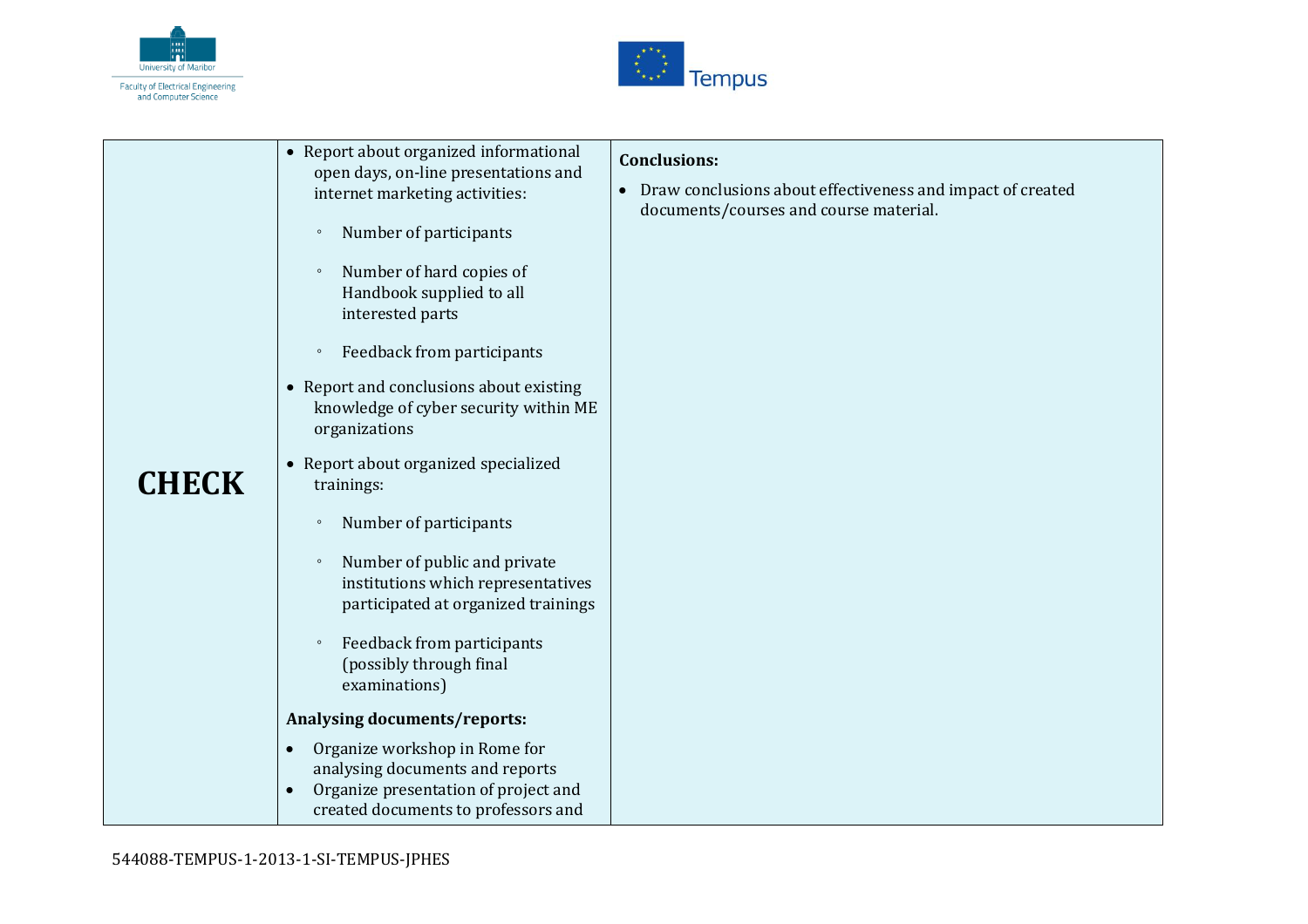



| assistants at ME partners |  |
|---------------------------|--|
|                           |  |
|                           |  |
|                           |  |
|                           |  |
|                           |  |
|                           |  |
|                           |  |
|                           |  |
|                           |  |
|                           |  |
|                           |  |
|                           |  |
|                           |  |
|                           |  |
|                           |  |
|                           |  |
|                           |  |
|                           |  |
|                           |  |
|                           |  |
|                           |  |
|                           |  |
|                           |  |
|                           |  |
|                           |  |
|                           |  |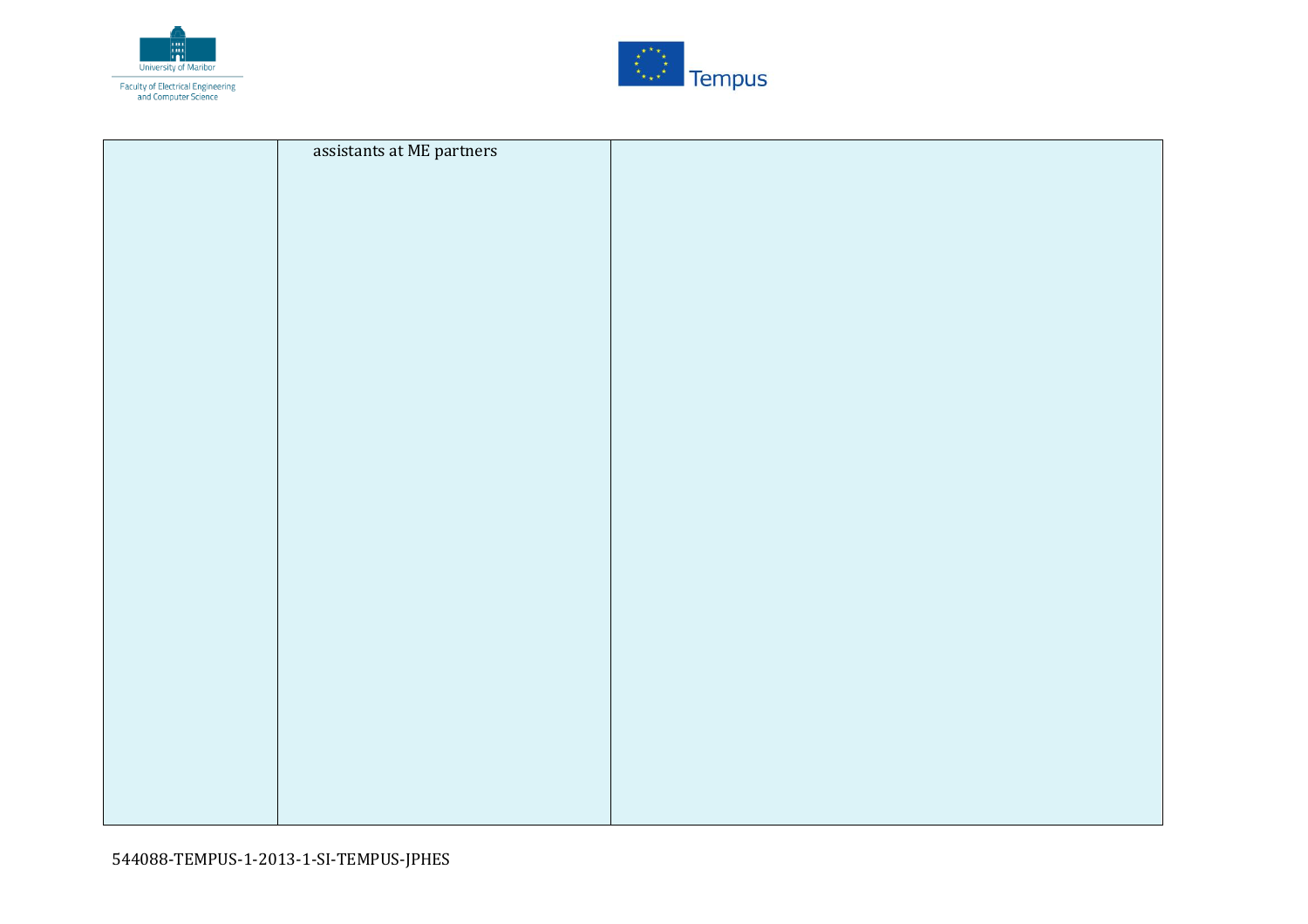



|            | Check if created documents/reports are sufficiently satisfying with respect to the goals set                                                                                                                                                            |                                                                                                                                                                                                                                                   |
|------------|---------------------------------------------------------------------------------------------------------------------------------------------------------------------------------------------------------------------------------------------------------|---------------------------------------------------------------------------------------------------------------------------------------------------------------------------------------------------------------------------------------------------|
| <b>ACT</b> | Yes - Adopt & Adapt<br>Identify possible improvements<br>Prepare improved versions of<br>documents and course/dissemination<br>material and plans<br>Prepare printed versions of documents<br>Present material and documents to<br>national authorities | No - Abandon & Predict New Change<br>Determine most relevant problems<br>Determine what material is completely unsatisfying<br>Identify responsibilities to adjust new team organizations<br>Define who will make changes<br>Start new PDCA cycle |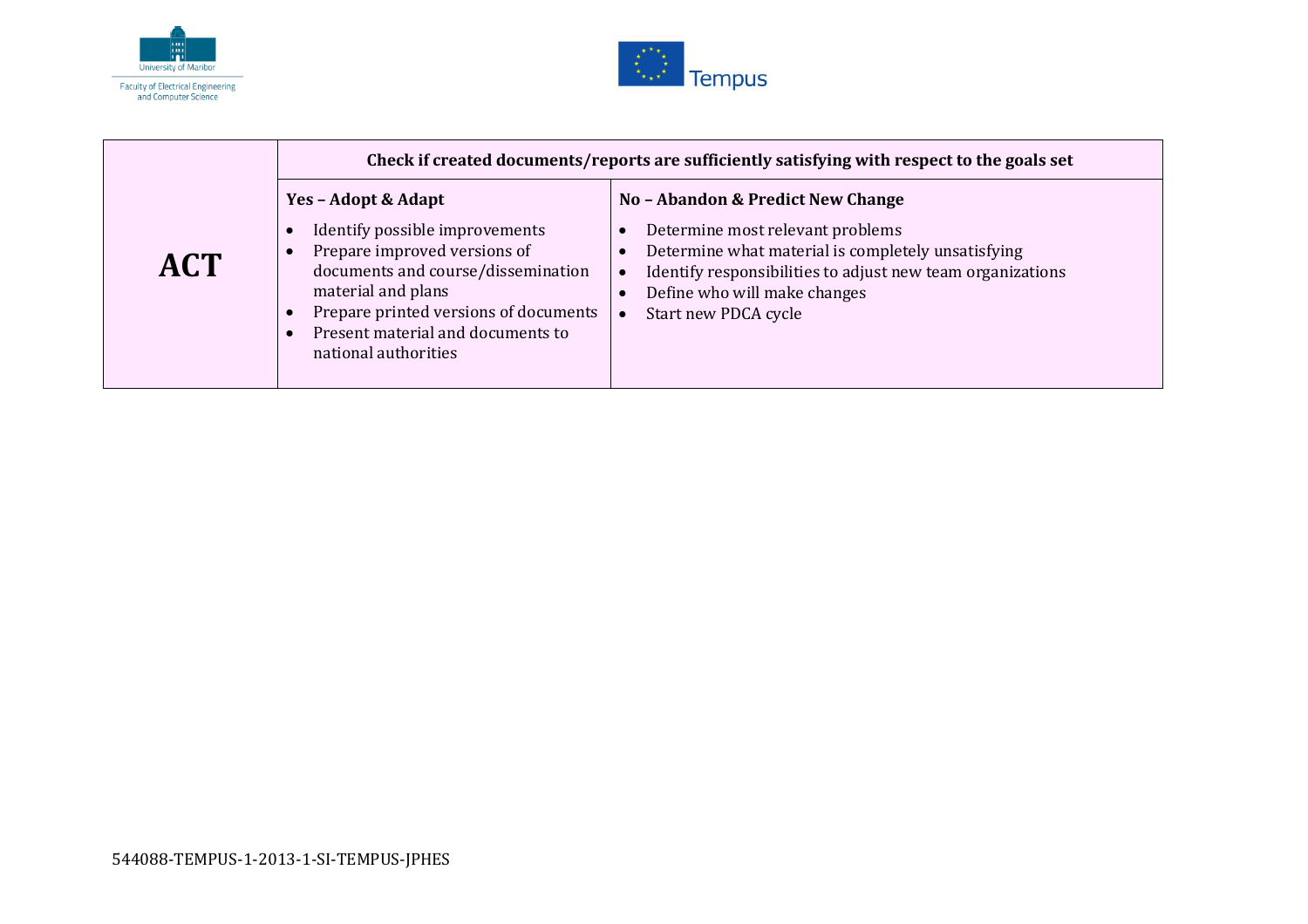



#### **3.3 PDCA for WP4 (Broaden the pool of skilled workers capable of supporting a cyber-secure nation)**

<span id="page-16-0"></span>

| WP4<br>Plan - Do - Check - Act (PDCA) |                                                                                                                                                     |                                                                                                                           |  |
|---------------------------------------|-----------------------------------------------------------------------------------------------------------------------------------------------------|---------------------------------------------------------------------------------------------------------------------------|--|
|                                       | Goal:<br>Create multidisciplinary curriculum for master study program for cyber security<br>Task is managed by:<br>Tallinn University of Technology |                                                                                                                           |  |
|                                       | <b>Key Measures:</b>                                                                                                                                | <b>Key Measures:</b>                                                                                                      |  |
| <b>PLAN</b>                           | • Accredited multidisciplinary<br>master program in specific areas<br>of cyber security.                                                            | • Accredited multidisciplinary master program in specific areas of cyber<br>security.                                     |  |
|                                       |                                                                                                                                                     | Team:                                                                                                                     |  |
|                                       | Team:                                                                                                                                               | Working team consisted of representative of the universities of Montenegro,<br>EU partners and other interested partners. |  |
|                                       | Working team consisted of<br>representative of the universities of<br>Montenegro, EU partners and other<br>interested partners.                     |                                                                                                                           |  |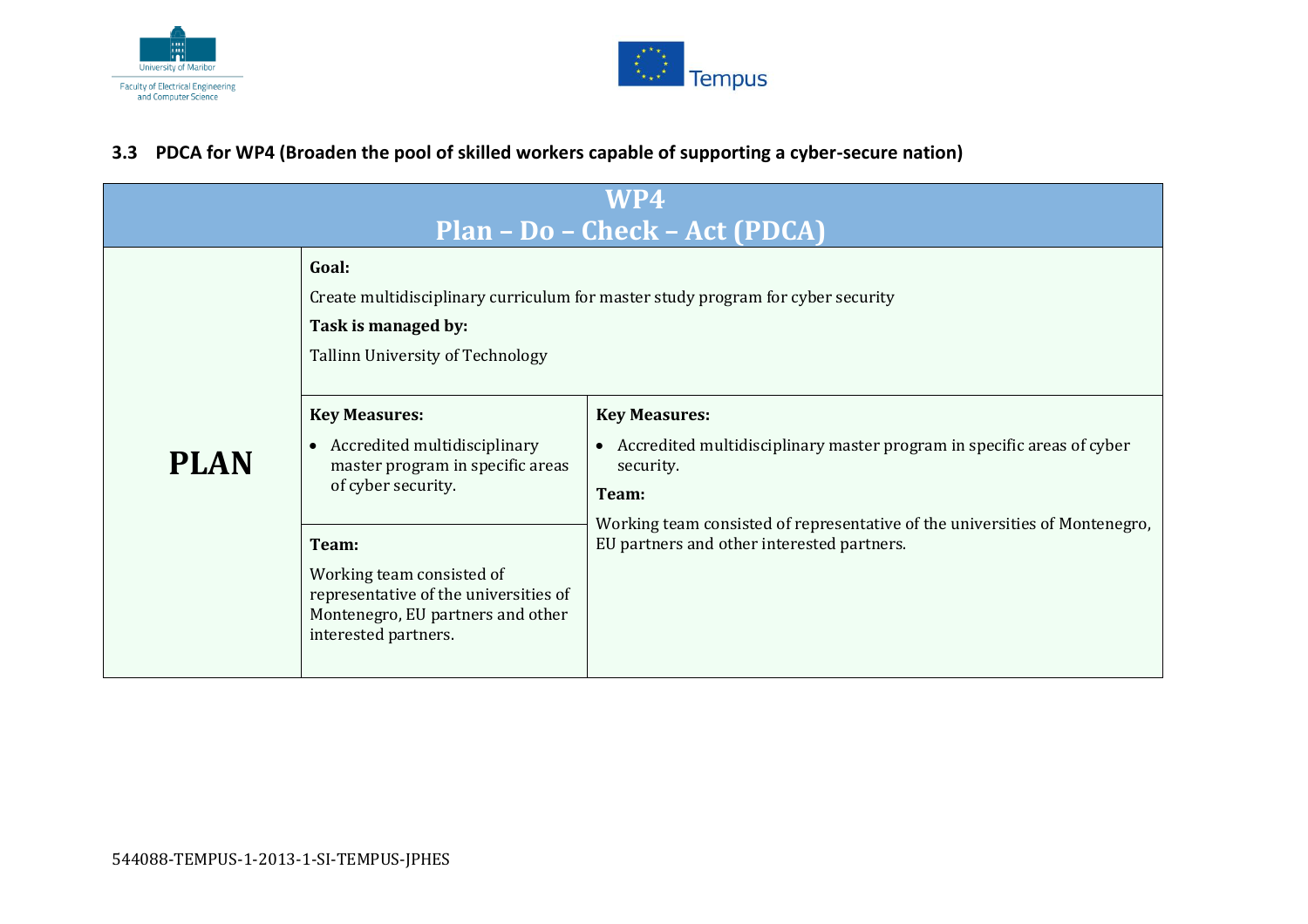



|    | • Carry out the actions in the plan                                                                                                                                                                              | Carry out the actions in the plan<br>16.                                                                                                                                                                          |
|----|------------------------------------------------------------------------------------------------------------------------------------------------------------------------------------------------------------------|-------------------------------------------------------------------------------------------------------------------------------------------------------------------------------------------------------------------|
| DO | <b>Preparing documents:</b><br>• Prepare initial versions of<br>documents, review and publish<br>the final version<br><b>Working:</b><br>• Interactive working in teams,<br>using shared repository<br>(Dropbox) | <b>Preparing documents:</b><br>Prepare initial versions of documents, review and publish the final<br>17.<br>version<br><b>Working:</b><br>Interactive working in teams, using shared repository (Dropbox)<br>18. |
|    |                                                                                                                                                                                                                  |                                                                                                                                                                                                                   |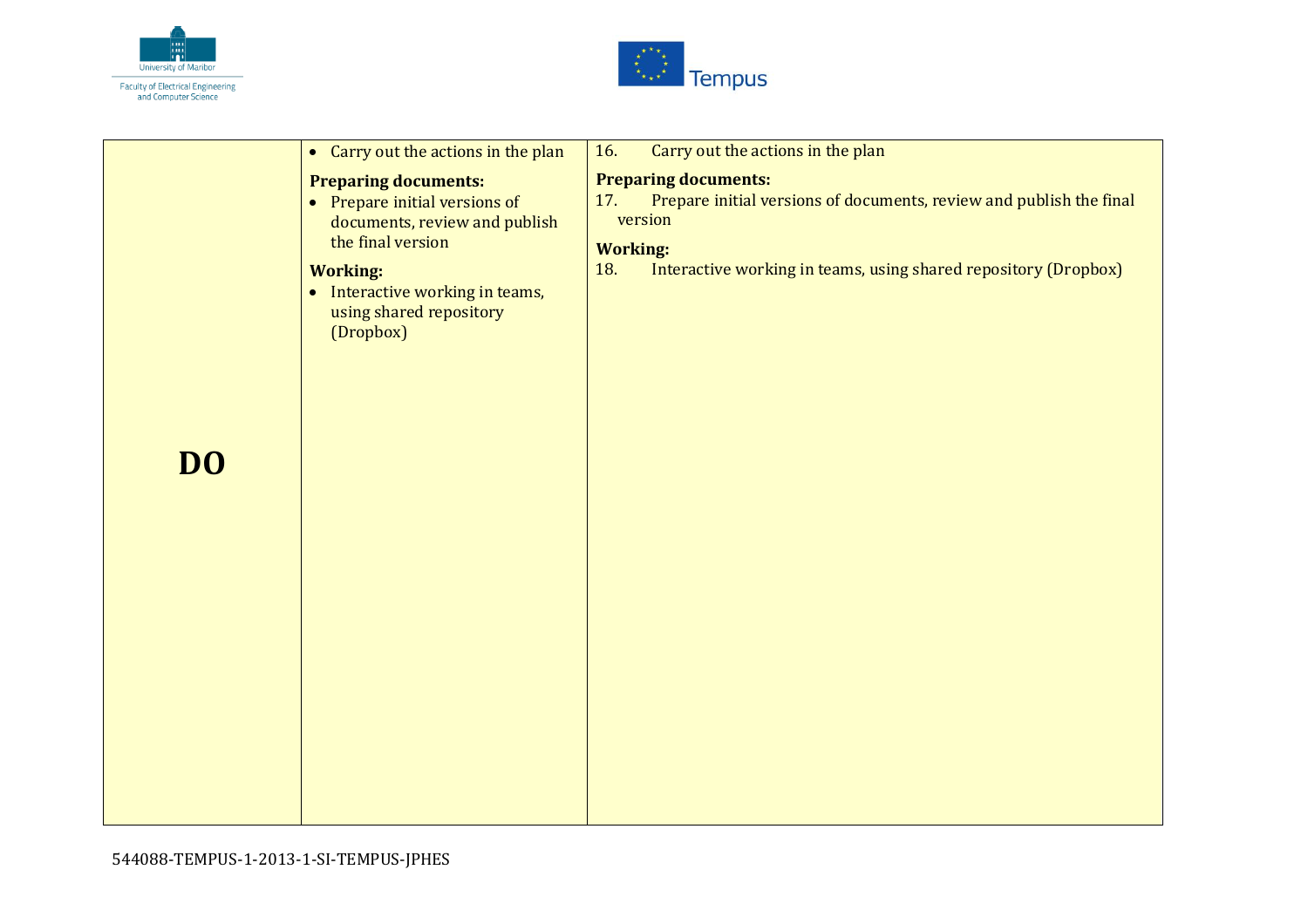



| <b>CHECK</b> | <b>Analysing documents:</b><br>When - Where<br>• Creation and quality of the<br>documents<br>• Meetings and workshops to<br>discuss the results | <b>Analysing documents:</b><br>When - Where<br>• Creation and quality of the documents<br>Meetings and workshops to discuss the results<br>$\bullet$ |
|--------------|-------------------------------------------------------------------------------------------------------------------------------------------------|------------------------------------------------------------------------------------------------------------------------------------------------------|
|              |                                                                                                                                                 |                                                                                                                                                      |